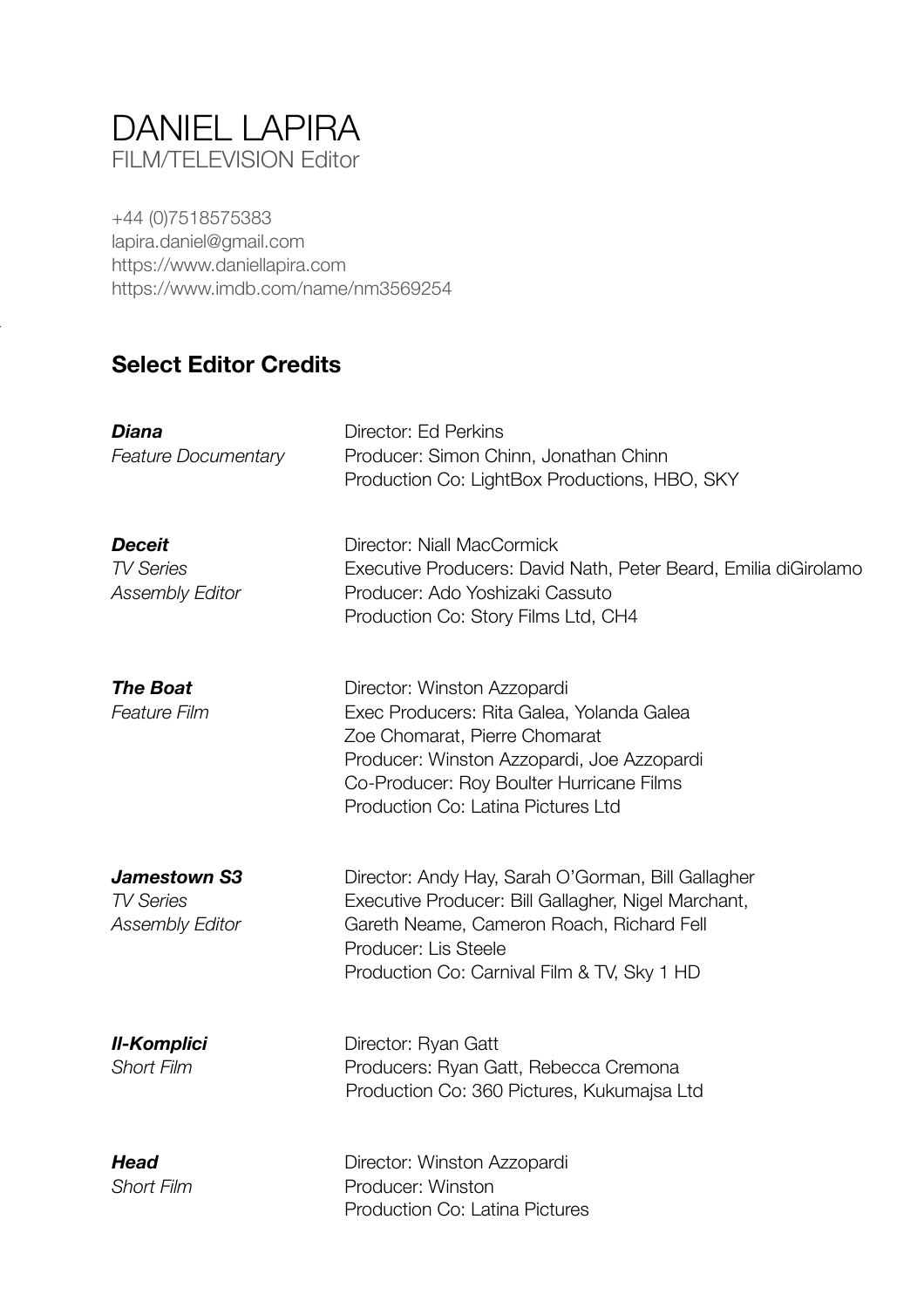| <b>The Red Dress</b><br>Tv Film                     | Director: Leif Bristow<br>Executive Producer: Nathan Graham Black,<br>Mario Azzopardi<br>Producer: Tashi Bieler, Agnes Bristow, Ken Gord<br>Production Co: Entertainment One Television                 |
|-----------------------------------------------------|---------------------------------------------------------------------------------------------------------------------------------------------------------------------------------------------------------|
| <b>A Dangerous</b><br><b>Arrangement</b><br>Tv Film | Director: Mario Azzopardi<br>Executive Producer: Leif Bristow, Patrice Theroux,<br>Mario Azzopardi<br>Producer: Tashi Bieler, Margaret O'Brein, Ken Gord<br>Production Co: Entertainment One Television |
| <b>To My Little Turtle</b><br><b>Short Film</b>     | Director: Martin Bonnici<br>Producer: Martin Bonnici<br>Co-Producer: Klaus Pas, Luc Walpot<br>Production Co: Shadeena Films, Turbulence Films                                                           |
| <b>Simshar</b><br><b>Feature Film</b>               | Director: Rebecca Cremona<br>Producer: Rebecca Cremona, Leslie Lucey<br>Production Co: Kukumajsa Productions Ltd                                                                                        |
| <b>Saul</b><br>Tv Film                              | Director: Mario Azzopardi<br>Executive Producer: NathanGraham Black<br>Producer: Tashi Bieler, Leif Bristow<br>Production Co: Entertainment One Television                                              |
| <b>Dear Dom</b><br>Documentary Film                 | Director: Pierre Ellul<br>Producer: Pierre Ellul<br>Production Co: Falkun Films                                                                                                                         |
| Dual<br><b>Short Film</b>                           | Director: David T. Lynch, Keith Lynch<br>Executive Producer: Christine Alderson<br>Producer: Ed Barratt, Simon Thomas<br>Production Co: Ipso Facto Films                                                |
| .303<br><b>Short Film</b>                           | Director: David Serge<br>Producer: Matthew Pullicino, David Serge<br>Production Co: The Bigger Picture                                                                                                  |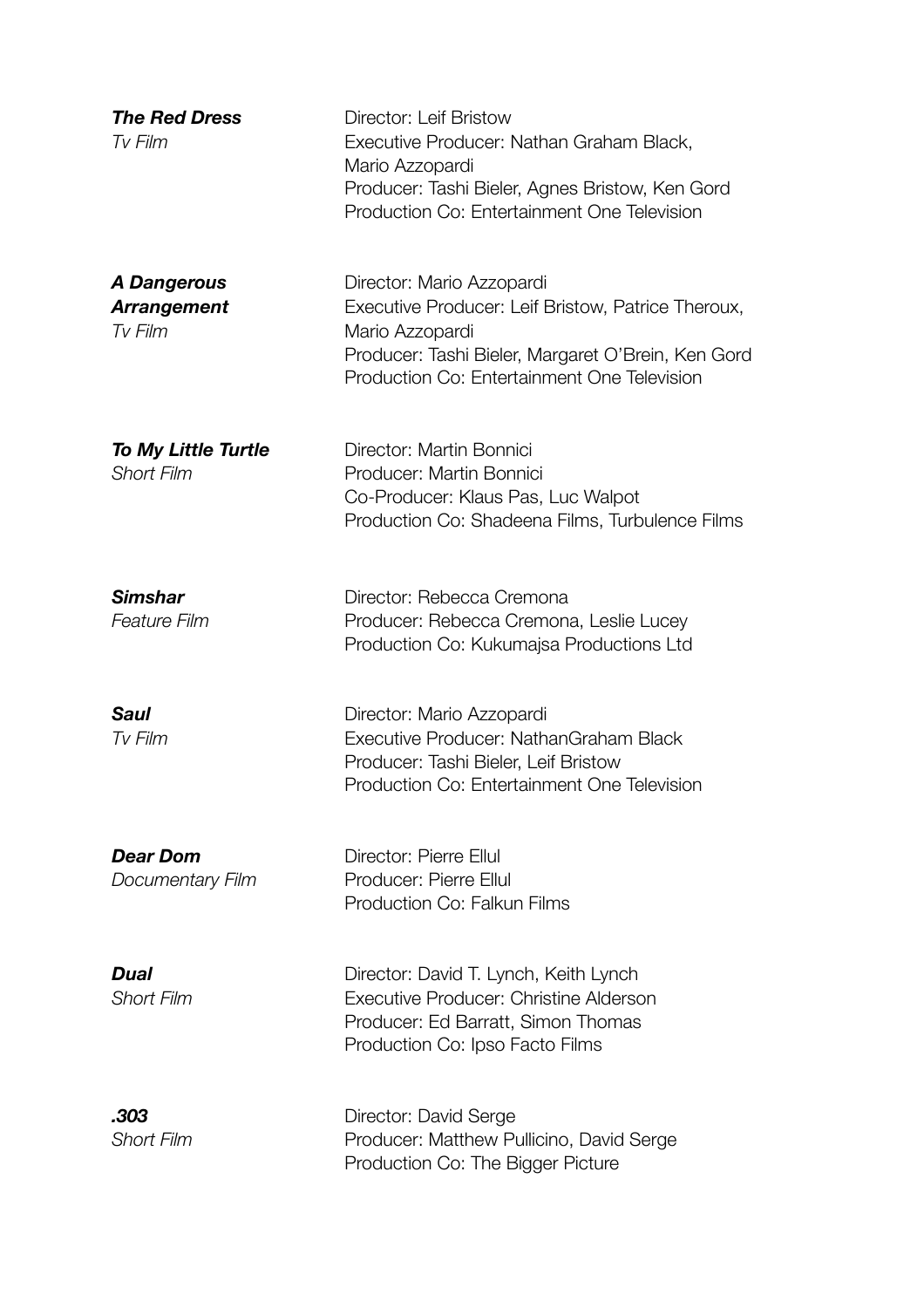| <b>Magdalene</b><br><b>Short Film</b><br><b>Additional / Trailer Editor</b> | Director: Rebecca Cremona<br>Producer: Leslie Lucey<br>Executive Producer: Rebecca Cremona                                                                                     |
|-----------------------------------------------------------------------------|--------------------------------------------------------------------------------------------------------------------------------------------------------------------------------|
| <b>Geox Donna</b><br><b>TVC</b><br><b>Editor on Set</b>                     | Director: Luca Lucini<br>Executive Producer: Daniele Angelo Ventura<br>Producer: Alessandro M Naboni<br>Production Co: Chocolat Productions Milan, MaltaFilm                   |
| <b>Heineken</b><br><b>TVC</b>                                               | Director: Chris Pace, Pedja Miletic<br>Executive Producer: Blaze Productions<br>Agency: Publicis<br>Production Co: Insight Publicis Nigeria,<br><b>Blaze Productions Malta</b> |
| <b>Lipton Ice-Tea</b><br><b>TVC</b><br>Editor on Set                        | Director: Daniel Fauchon<br>Executive Producer: MAPC<br>Agency: DDB Group Hong Kong<br>Production Co: MAPC                                                                     |
| <b>REK Unplugged Sess.</b><br>Music DVD                                     | Director: Jean Pirre Gatt<br><b>Executive Producer: REK</b><br>Producer: Jean Pierre Gatt, Peter Borg, Matthew Borg                                                            |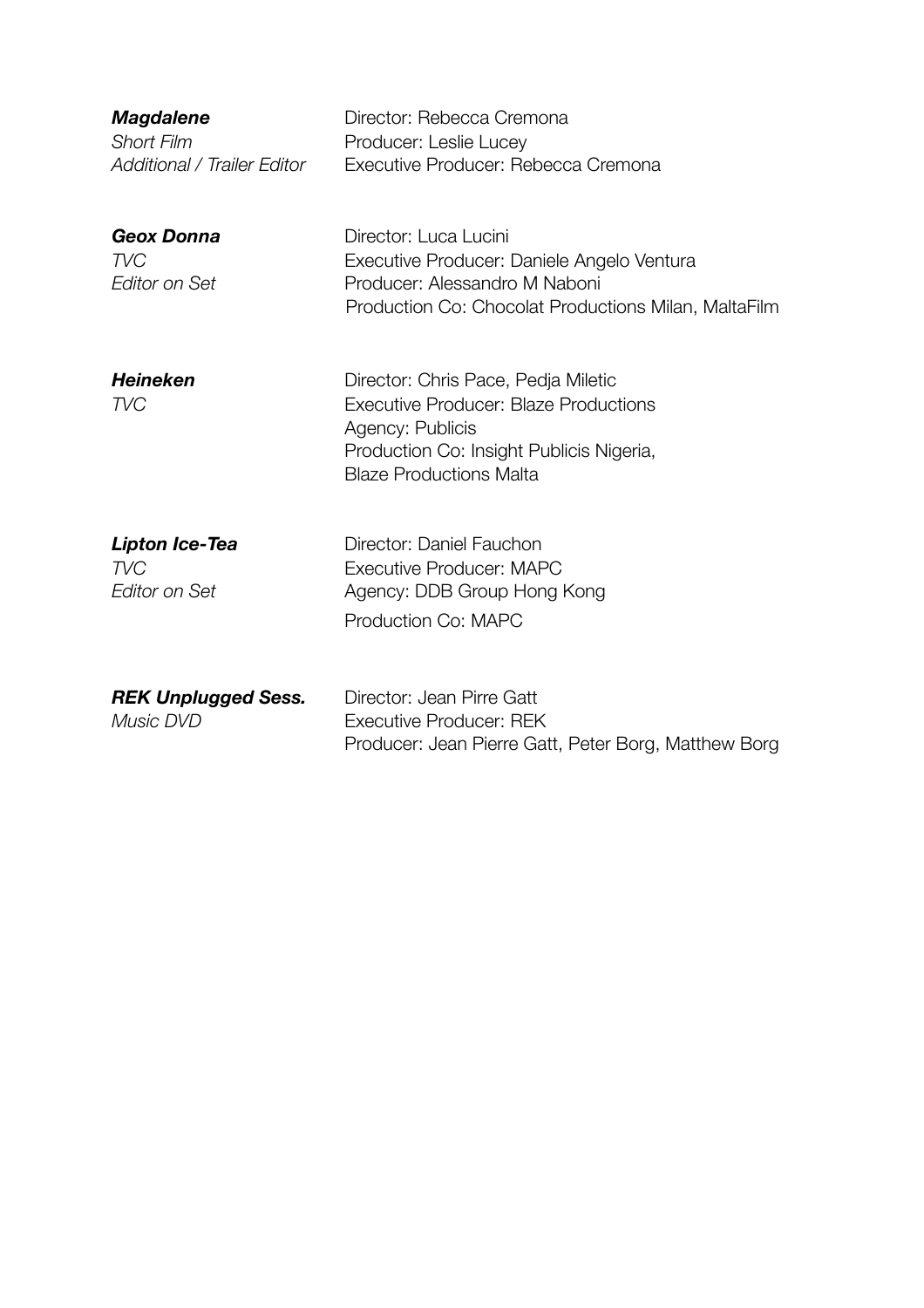# **Editorial Department Credits**

| <b>Deceit</b><br><b>TV Series</b><br>Series 1st Assistant Editor            | Director: Niall MacCormick<br>Executive Producers: David Nath, Peter Beard, Emilia diGirolamo<br>Producer: Ado Yoshizaki Cassuto<br>Production Co: Story Films Ltd, CH4                                                                                 |
|-----------------------------------------------------------------------------|---------------------------------------------------------------------------------------------------------------------------------------------------------------------------------------------------------------------------------------------------------|
| <b>Black Narcissus</b><br><b>TV Series</b><br>Series 1st Assistant Editor   | Director: Charlotte Bruus Christensen<br>Executive Producers: DNA Films, Amanda Coe<br>Producer: Andrew MacDonald, Allon Reich<br>Production Co: Disney, FX, BBC, DNA Films                                                                             |
| <b>Letter For The King</b><br><b>TV Series</b><br><b>Assistant Editor</b>   | Director: Alex Holmes, Felix Thompson<br><b>Executive Producer: Paul Trijbits</b><br>Producer: Chris Clark, Will Davies<br>Production Co: Netflix                                                                                                       |
| <b>Baghdad Central</b><br><b>TV Series</b><br>Series 1st Assistant Editor   | Director: Alice Troughton, Ben A. Williams<br>Executive Producer: Kate Harwood<br>Producer: Jonathan Curling<br>Production Co: Euston Films, Fremantle, Channel4                                                                                        |
| <b>Jamestown S3</b><br><b>TV Series</b><br>Series 1st Assistant Editor      | Director: Andy Hay, Sarah O'Gorman, Bill Gallagher<br>Executive Producer: Bill Gallagher, Nigel Marchant,<br>Gareth Neame, Cameron Roach, Richard Fell<br>Producer: Lis Steele<br>Production Co: Carnival Film & TV, Sky 1 HD                           |
| <b>Entebbe</b><br><b>Feature Film</b><br>1st Assistant Editor               | Director: Jose Padilha<br>Executive Producer: Jo Burn, Liza Chasin<br>Producer: Tim Bevan, Eric Fellner, Ron Halpern,<br>Kate Solomon, Michelle Wright<br>Production Co: Participant Media, Pellikola Ltd Working<br><b>Title Films, Focus Features</b> |
| <b>Megan Leavey / REX</b><br><b>Feature Film</b><br><b>Assistant Editor</b> | Director: Gabriella Cowperthwaite<br>Executive Producer: Robert Huberman<br>Producer: Mickey Liddell, Pete Shilaimon<br>Production Co: LD Entertainment                                                                                                 |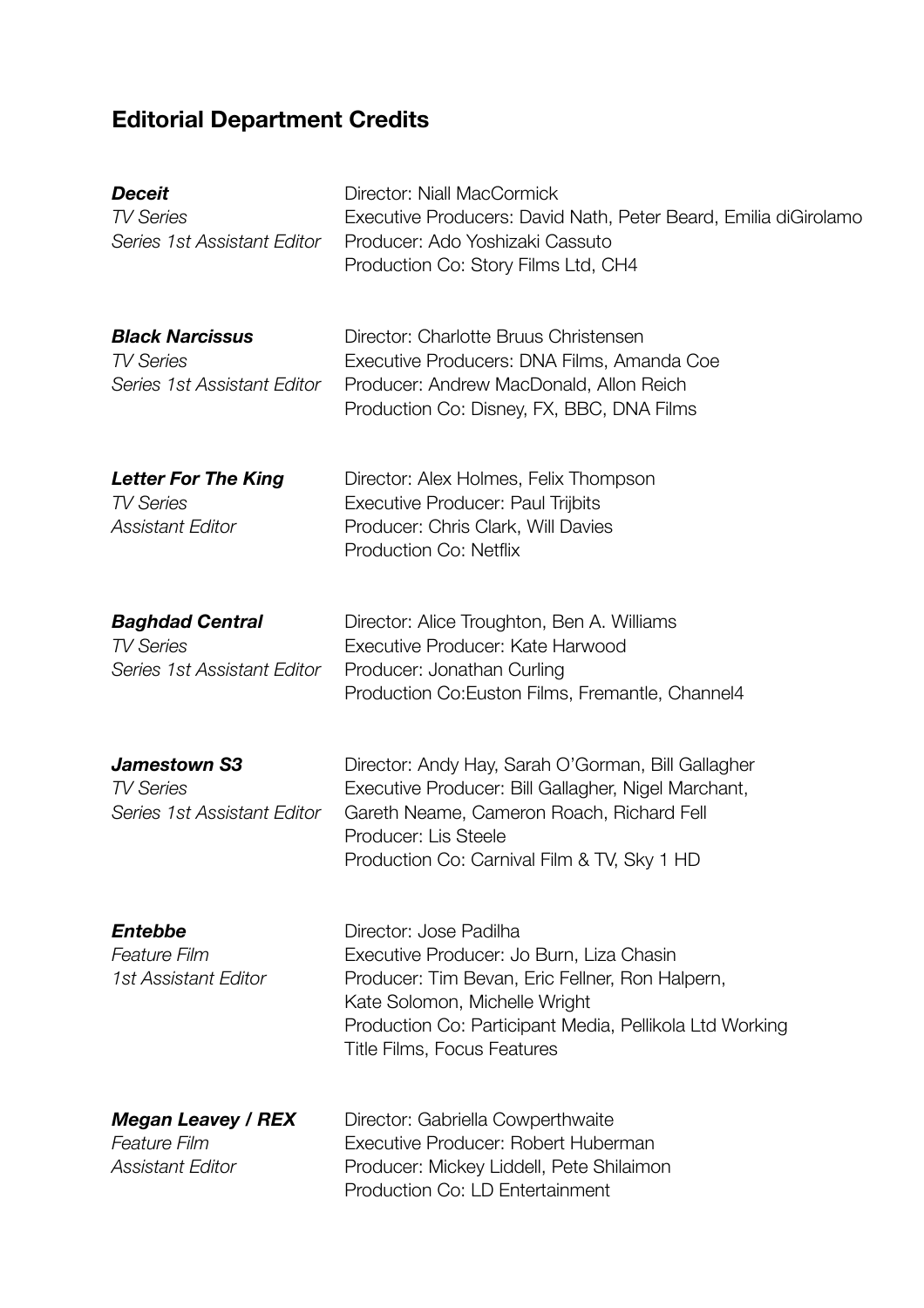| <b>Risen</b><br><b>Feature Film</b><br><b>Assistant Editor</b> | Director: Kevin Reynolds<br>Executive Producer: Robert Huberman<br>Producer: Mickey Liddell, Pete Shilaimon,<br>Patrick Aiello<br>Production Co: LD Entertainment, Columbia                               |
|----------------------------------------------------------------|-----------------------------------------------------------------------------------------------------------------------------------------------------------------------------------------------------------|
| <b>Sinbad</b><br><b>TV Series</b><br>Assistant Editor          | Director: Andy Wilson, Colin Teague,<br>Brian Grant, Marisol Adler<br>Executive Producer: AndrewWoodhead<br>Producer: Grainne Marmion, Sophie Gardiner<br>Production Co: Impossible Pictures, BBC, SKY1HD |
| <b>Munich</b><br><b>Feature Film</b><br>Editorial Assistant    | Director: Steven Spielberg<br>Producer: Kathleen Kennedy, Barry Mendel, Colin Wilson,<br>Steven Spielberg, Vincent Servant<br>Production Co: DreamWorks, Universal Pictures, Amblin                       |

| <b>A Previous Engagement</b> Director: Joan Carr-Wiggin |                                                          |
|---------------------------------------------------------|----------------------------------------------------------|
| <b>Feature Film</b>                                     | Executive Producer: Mark Paladini                        |
| <b>Assistant Editor</b>                                 | Producer: David Gordian, Damita Nikapota,                |
|                                                         | Joan Carr-Wiggin                                         |
|                                                         | Production Co: Buccaneer Films, Ashdale Films Malta Ltd, |
|                                                         | <b>Film Services Ltd</b>                                 |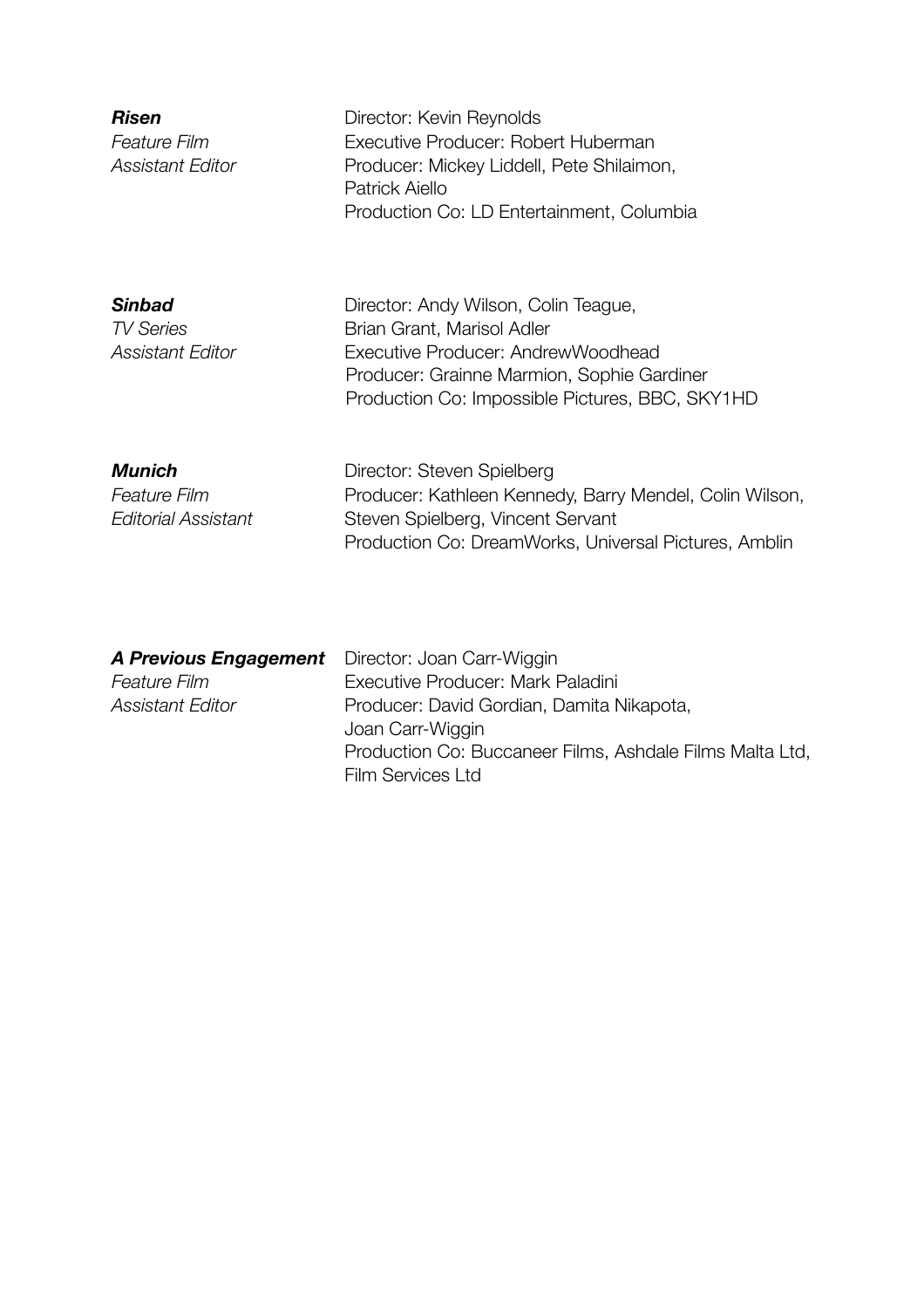## **Additional Credits**

| <b>The Mercy</b><br><b>Feature Film</b><br>Sound Assistant        | Director: James Marsh<br>Executive Producer: Diarmund McKeown, Jonny Persey<br>Producer: Graham Broadbent, Scott Z. Burns, Peter<br>Czernin, Nicolas Mauvernay, Jacques Perrin<br>Production Co: Blueprint Pictures, BBC Films                      |
|-------------------------------------------------------------------|-----------------------------------------------------------------------------------------------------------------------------------------------------------------------------------------------------------------------------------------------------|
| <b>Birds of a Feather</b><br>TV Drama<br>Data Manager             | Director: Martin Dennis<br>Executive Producer: Steve Sheen, Jon Rolph<br>Producer: Matthew Mulot<br>Production Co: Retort Productions Ltd                                                                                                           |
| <b>ComHem</b><br>TVC<br>Data Wrangler                             | Director: Gustav Johansson<br>Producer: Joel Rostmark<br>Agency: M&C SAATCHI<br>Production Co: NEW LAND, PCP MALTA                                                                                                                                  |
| I Fantasmi di Portopalo<br>TV Film<br><b>Video Assist</b>         | Director: Alessandro Angelini<br>Executive Producer: Malcom Scerri Ferrante<br>Producer: Antonio Stefanucci, Roberto Sessa<br>Production Co: PICOMEDIA Srl                                                                                          |
| <b>Chanel Allure</b><br><b>TVC</b><br>Data Wrangler               | Director: Lisa Paclet<br>Executive Producer: Julie Mathieu<br>Producer: Julien Berlan<br>Production Co: Frenzy Paris, PCP Malta                                                                                                                     |
| <b>The Promise</b><br><b>Feature Film</b><br><b>VFX Assistant</b> | Director: Terry George<br>Executive Producer: Ralph Winter, Denise Odell,<br>Mark Albela<br>Producer: Eric Esralian, Mike Medavoy, William Horberg<br>Production Co: Babeka Films, Survival Pictures, Falkun Films                                  |
| <b>Renegades</b><br><b>Feature Film</b><br><b>Video Assist</b>    | Director: Steven Quale<br>Producers: Luc Besson, Christophe Lambert,<br>Raphael Benoliel<br>Co Producer: Henning Molfenter, Charlie Woebcken,<br><b>Christoph Fisser</b><br>Production Co: EuropaCorp, Babelsberg Film Gmbh,<br><b>Falkun Films</b> |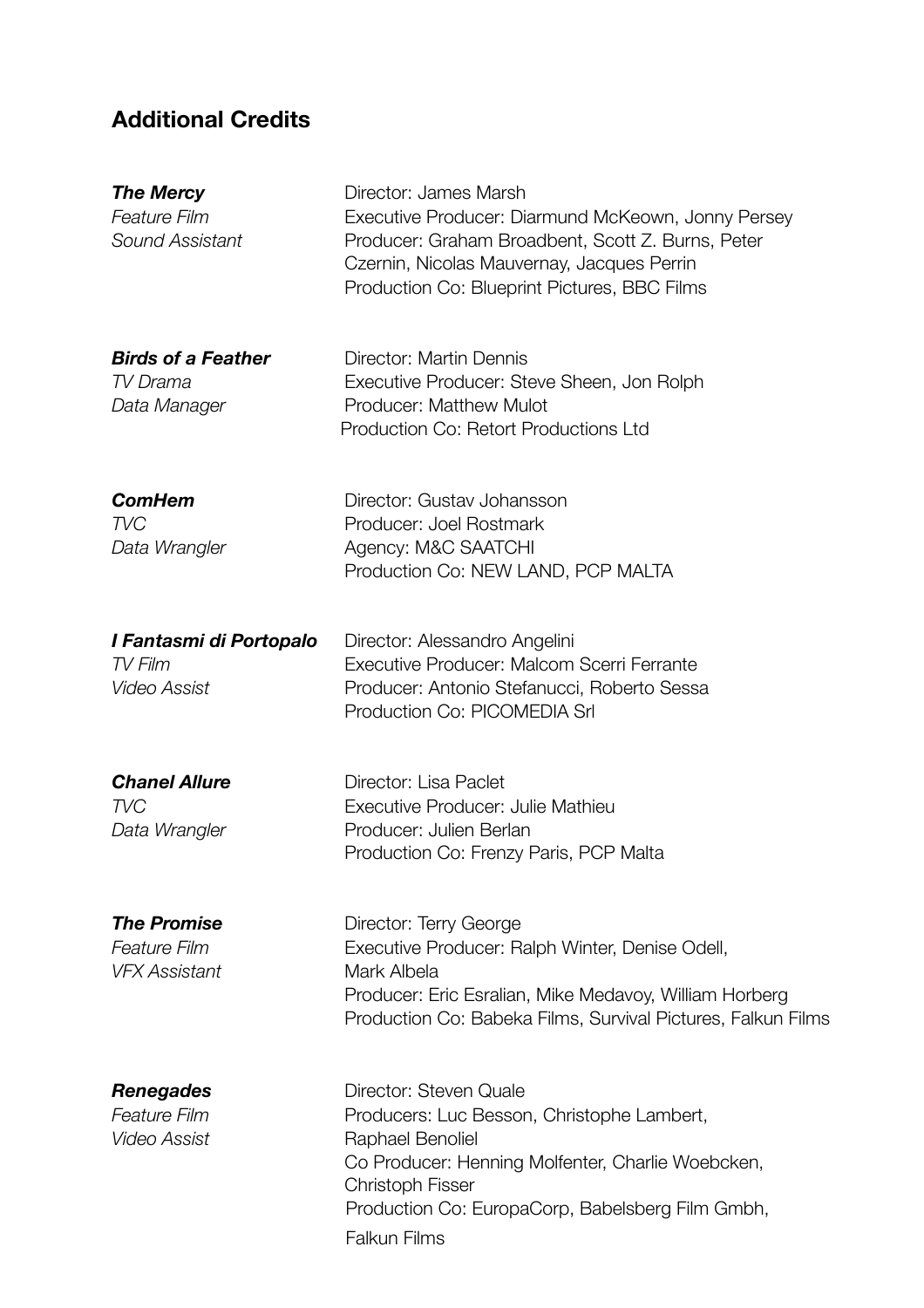**22 Minuty** Director: Vasily Serikov *Feature Film* Executive Producer: Olga Kostromitina *DIT* Producer: Aleksey Sidorov Production Co:Central Partnership

**Buio** Director: Nicolaj Pannestri *TV Mini Series* Executive Producer: Luca Mezzaroma **Data Wrangler** Producer: Paolo Sciarretta Production Co: Leader Film Company Srl, Latina Pictures

**Blood In The Water Director: Richard Bedser** *TV Documentary* Executive Producer: Phil Craig, Bill Howard *Sound Assistant* Producer: Richard Bedser, John Terp, Charlotte Wheaton Production Co: Discovery Channel

**Body of Deceit** Director: Alessandro Capone *Feature Film* Executive Producer: Carlo Vacca Data Wrangler **Producer: Lello Monteverde, Cristina Zucchiati**, Darina Pavlova Production Co: Leader Movies Srl, Latina Pictures Ltd

*Costa Crociere* Director: Carl Erik Rinsch *TVC* Executive Producer: Lorenzo Ulivieri *Data Manager* Producer: Tania Dal Agency: Havas Worldwide Production Co: The Famly

**K-RAUTA** Director: Joakim Eliasson **TVC** Producer: Anders Eklund **Data Manager Agency: McCann Stockholm** Production Co: Film de Liberte

**Pete Pirate Director: Bart Van Leemputten** *TV Film* Executive Producer: Studio100 Belgium **Data Wrangler** Producer: Sarah Coppens Production Co: WiteBox